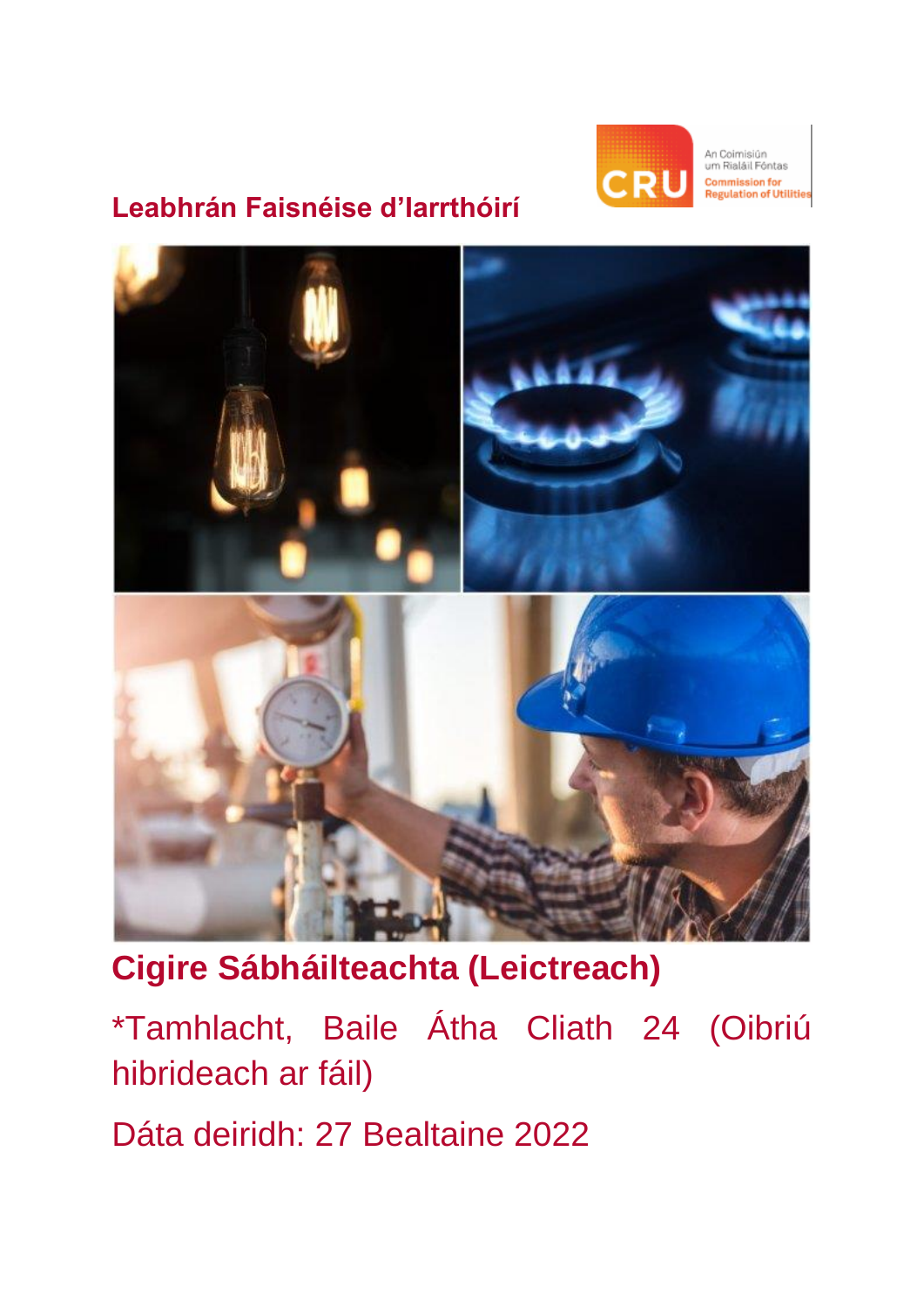### **Maidir leis an CRU**

Is é an Coimisiún um Rialáil Fóntas (CRU) rialtóir neamhspleách fuinnimh agus uisce na hÉireann. Bíonn tionchar ag obair an CRU ar gach teach agus gnó in Éirinn ag cinntiú soláthairtí fuinnimh agus uisce atá sábháilte, slán agus inbhuanaithe ar mhaithe le gach custaiméir.

Oibrímid laistigh de chreat beartais agus reachtúil atá leagtha síos ag an Rialtas agus tá freagracht orainn as rialú eacnamaíoch fuinnimh agus uisce, sábháilteacht fuinnimh agus cosaint tomhaltóirí.

# **Rialachán um Shábháilteacht Fuinnimh**

Tá príomhról ag Rannóg Sábháilteachta Fuinnimh an CRU maidir le sábháilteacht an phobail a chosaint agus mórthionóiscí in earnáil fuinnimh na hÉireann a chosc. Tá an Rannán freagrach as rialú sábháilteachta an gháis (líonraí, soláthar, stóráil, úsáid agus dáileadh gáis peitriliam leachtaithe), peitriliam (taiscéalaíocht agus astarraingt in aghaidh an tsrutha agus amach ón gcósta), suiteálaithe gáis agus conraitheoirí leictreacha. Comhlíonann an Rannóg a feidhmeanna trí:

• athbhreithniú agus ionchur i mbeartas sábháilteachta fuinnimh agus leasuithe reachtaíochta;

• anailís ar threochtaí sábháilteachta fuinnimh;

• iniúchtaí, teagmhais agus imscrúduithe féideartha ar oibreacha gáis/leictreacha a d'fhéadfadh a bheith ann a dhéanamh; agus

• gníomh forfheidhmithe a ghlacadh nuair is gá.

Comhlíontar freagrachtaí rialála an CRU maidir le sábháilteacht gáis ar tír faoin gCreat Sábháilteachta Gáis (an 'Creat'), a leagann amach conas a rialaítear gníomhaíochtaí gáis nádúrtha agus Gás Peitriliam Leachtaithe (LPG) maidir le sábháilteacht. Clúdaíonn an Creat gach Gnóthas Gáis, lena n-áirítear oibreoirí líonraí tarchurtha agus dáileacháin gáis nádúrtha na hÉireann, líonraí dáileacháin LPG agus gach seoltóir agus soláthróir gáis freisin. Áirítear leis seo maoirsiú ar oibriú sábháilte an líonra gáis ar an gcladach ag Líonraí Gáis Éireann (GNI).

Ní mór do Ghnóthais Gháis a bheith ceadúnaithe ag an CRU agus ceanglaítear ar gach gnóthas ceadúnaithe Cás Sábháilteachta a chur faoi bhráid an CRU ag cur síos ar a gcuid oibríochtaí. Caithfidh an CRU glacadh leis an gcás sábháilteachta seo le cur ar chumas an ghnóthais a ghníomhaíochtaí ceadúnaithe a dhéanamh. Is cion é gníomhaíochtaí áirithe gáis a dhéanamh gan cheadúnas ón CRU. Tá ról imscrúdaithe teagmhais ag an CRU freisin, agus d'fhéadfadh gníomhartha forfheidhmithe a bheith mar thoradh ar neamhchomhlíonadh an chreata rialála arna sainaithint ag an CRU trí iniúchtaí nó imscrúduithe teagmhais.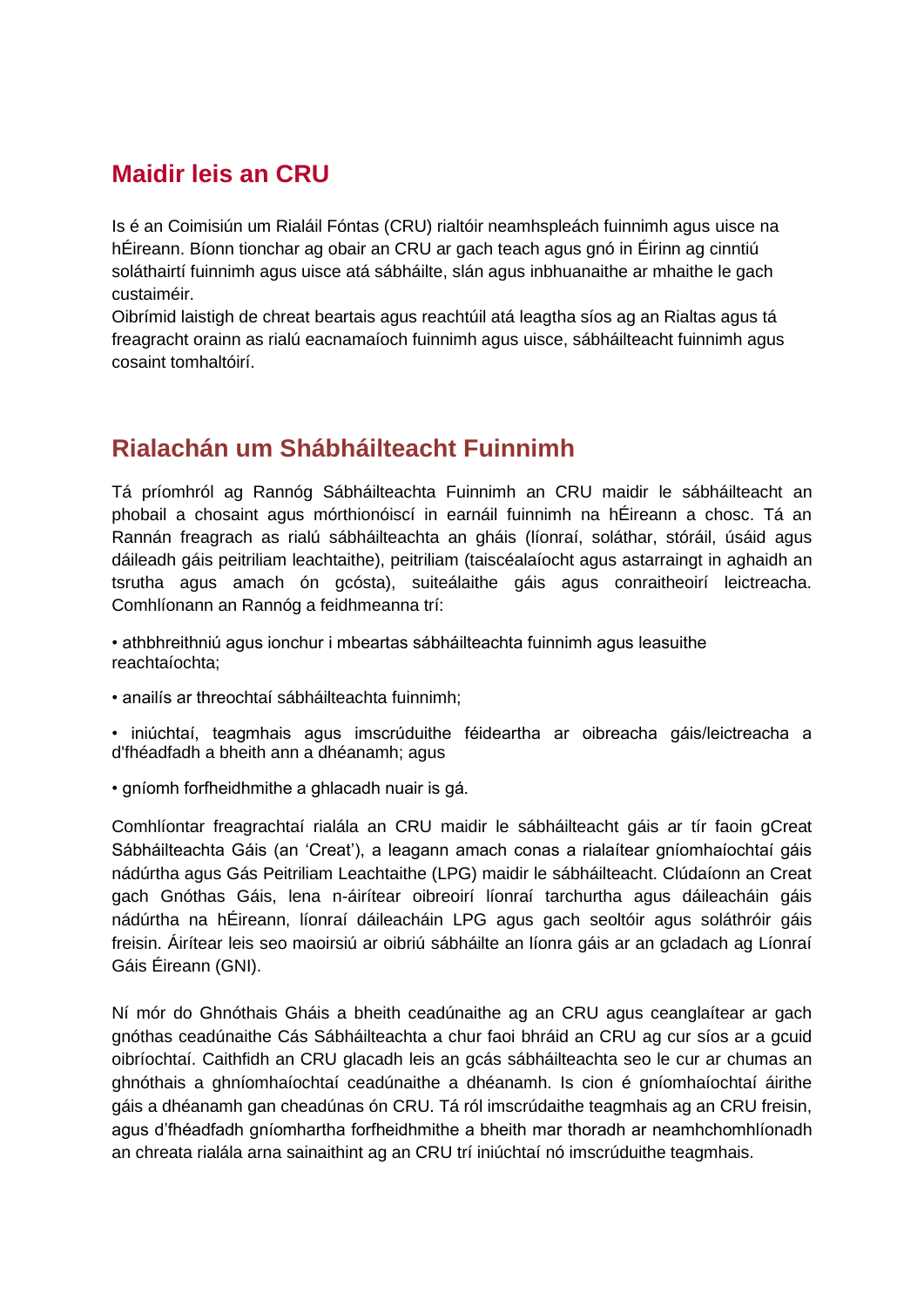Tá feidhmeanna rialála sábháilteachta peitriliam comhchosúla ag an CRU faoina Chreat Sábháilteachta Peitriliam, a rialaíonn gnóthais agus gníomhaíochtaí ola agus gáis réamhtheachtacha in Éirinn.

## **Cur síos ar an Ról**

Tá 25 ball foirne sa Rannóg um Shábháilteacht Fuinnimh, 8 gcinn acu sin ina gcigirí/speisialtóirí teicniúla. Tá folúntas tagtha chun cinn do Chigire Sábháilteachta (Leictreach) laistigh den Rannóg um Shábháilteacht Fuinnimh, le postáil tosaigh chuig Foireann na gComhlachtaí Maoirseachta Sábháilteachta. Tá an CRU ag tabhairt cuireadh d'iarratais ar an bpost buan seo, ó dhaoine aonair cáilithe a bhfuil taithí acu ról lárnach a bheith acu i sábháilteacht fuinnimh.

Oibreoidh an Cigire Sábháilteachta (Leictreach) le Bainisteoir an Chomhlachta Maoirseachta Sábháilteachta, le Cigirí/Speisialtóirí eile, le hAnailísithe Sábháilteachta agus nuair is cuí, le sainchomhairleoirí teicniúla seachtracha, i gcomhlíonadh a róil.

Cé go seolfar an t-iarrthóir rathúil chuig Foireann an Chomhlachta Maoirseachta Sábháilteachta ar dtús, cuirfidh an duine aonair leis an Rannóg Sábháilteachta Fuinnimh níos leithne agus leis an eagraíocht de réir mar is gá.

### **Freagrachtaí**

Áirítear le sainfhreagrachtaí an Chigire Sábháilteachta (Leictrí), ach níl siad teoranta do:

• Iniúchtaí agus cigireachtaí a dhéanamh ar na Comhlachtaí Maoirseachta Sábháilteachta agus a gcigirí, tuarascálacha gaolmhara ar thorthaí iniúchta agus ar thorthaí deiridh a thiomsú;

• Imscrúduithe forfheidhmithe a dhéanamh maidir le neamhchomhlíonadh nó oibreacha mídhleathacha féideartha;

- Gníomh forfheidhmithe a mholadh de réir phróisis CRU agus gníomhaíochtaí leantacha a bhainistiú;
- Ionchur a sholáthar i mbeartais/treoirlínte/gnáthaimh CRU de réir mar is gá;

• Idirchaidreamh a dhéanamh le comhlachtaí ábhartha náisiúnta agus idirnáisiúnta de réir mar is cuí, lena n-áirítear comhlachtaí rialála eile;

• Páirt a ghlacadh i gcoistí teicniúla faoin Údarás um Chaighdeáin Náisiúnta na hÉireann (NSAI).

• Cur le seachadadh iomlán straitéis an CRU

• Athbhreithniú piaraí ar dhoiciméid, de réir mar a iarrtar

• Comhairle agus tacaíocht a thabhairt don Choimisiún, don Fhoireann Bainistíochta Sinsearaí agus don eagraíocht níos leithne ar shaincheisteanna ábhartha rialála nó teicniúla, agus

• Foireann mheantóireachta agus chóitseála (m.sh. maidir le hiniúchtaí agus imscrúduithe).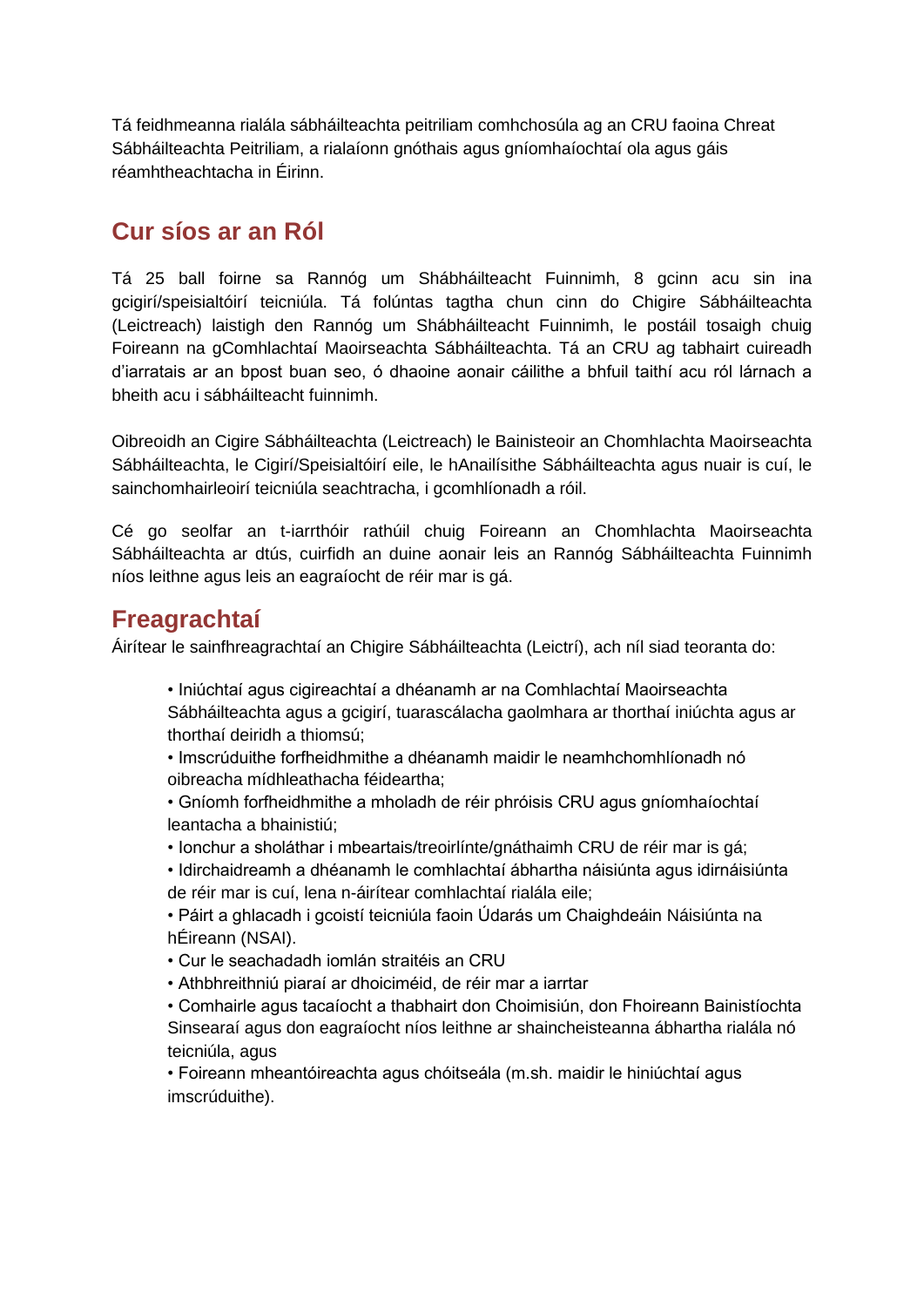# **An tIarrthóir**

### **Riachtanais riachtanacha**

• Taithí ábhartha shuntasach i dtionscal rialaithe a bhaineann le leictreachas;

• Céim sa disciplín ábhartha e.g. Seirbhísí Foirgníochta, Innealtóireacht Mheicniúil nó Leictreach;

- Taithí shubstaintiúil ar iniúchtaí a dhéanamh;
- Taithí ar imscrúduithe teagmhais;
- Taithí ar anailís ghuaise, ar mheasúnú riosca, ar mhaolú agus ar rialú;

#### **Riachtanais tarraingteacha**

• Eolas oibre ar chaighdeáin ábhartha leictreachais, ar chóid chleachtais agus ar dheachleachtas idirnáisiúnta sa tionscal leictreachais;

- Teastas trádála i ndisciplín ábhartha;
- Taithí ar chórais bhainistíochta cáilíochta agus ar chórais bhainistíochta sábháilteachta;
- Taithí ar ghníomhartha/ionchúisimh forfheidhmithe a dhéanamh;
- Cáilíocht leictreach, comhionann le Leibhéal 6 9 ar Chreat Náisiúnta na gCáilíochtaí;
- Taithí ar pháirt a ghlacadh i ngrúpaí oibre teicniúla; agus

• Taithí ar chaidreamh táirgiúil a éascú le geallsealbhóirí seachtracha agus le húdaráis rialála.

### **Príomhinniúlachtaí**

• Sárscileanna pleanála, eagrúcháin agus féinbhainistíochta;

• Cumas eolas a ghlacadh agus í a anailísiú/a dhúshlánú ar bhealach cuiditheach agus ina dhiaidh sin é a chur in iúl go soiléir agus go beacht;

- Cumas cinnteoireachta cruthaithe ag úsáid breithiúnas fónta;
- Sárscileanna cumarsáide idirphearsanta, scríofa agus labhartha;
- Sár-scileanna líonraithe/idirbheartaíochta; agus
- Sárscileanna oibre foirne

### **An pacáiste**

Tá pacáiste tarraingteach á thairiscint againn:

i. Tuarastal tosaigh €62,706 (Scála tuarastail €62,706 go €91,306)

*Ba chóir d'iarrthóirí a thabhairt faoi deara go mbeidh an iontráil ag íosmhéid an scála agus go bhféadfaí an ráta luach saothair a choigeartú ó am go chéile de réir pholasaí pá an Rialtais.*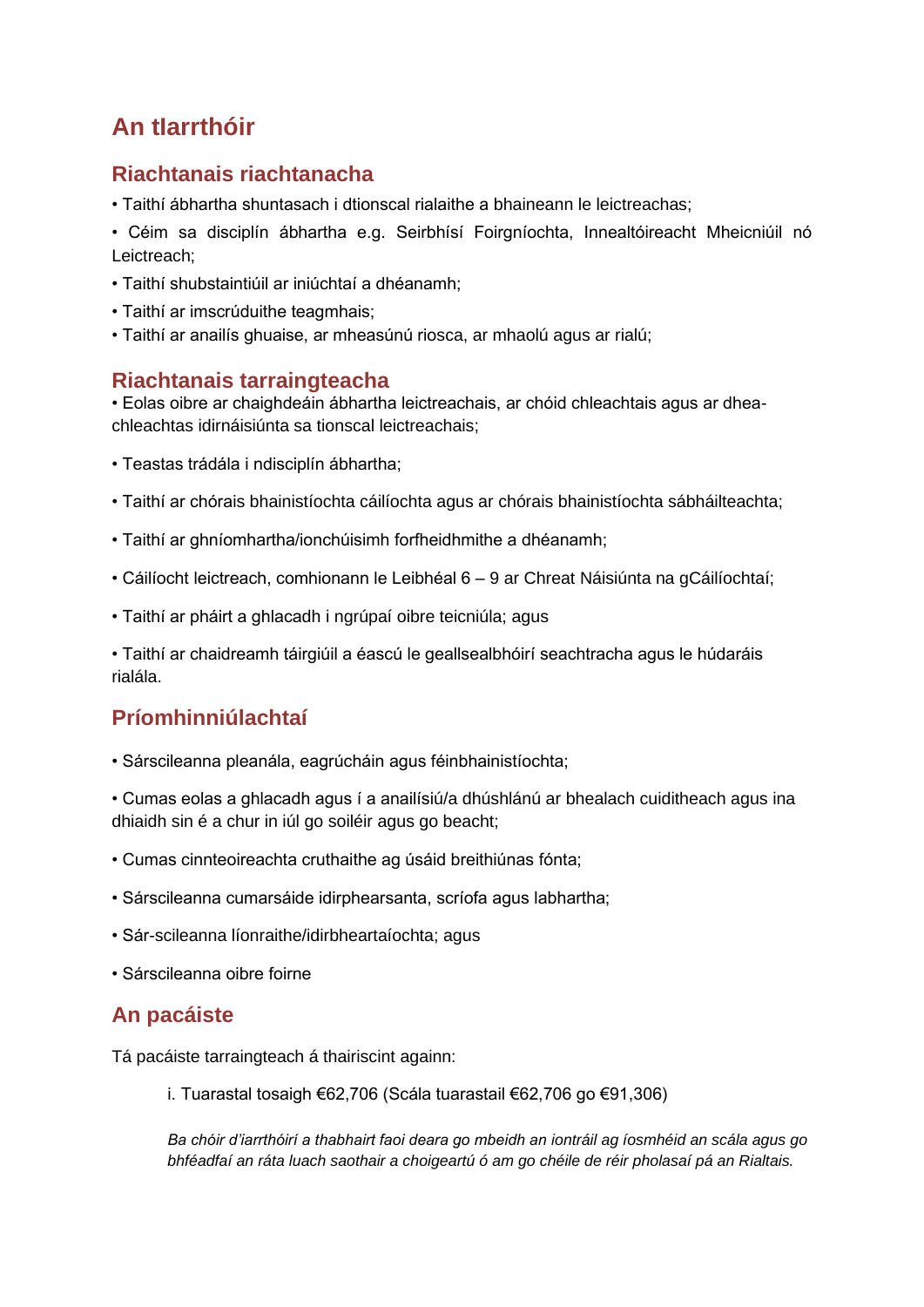*Ba chóir d'iarrthóirí a thabhairt faoi deara go bhféadfadh pá agus coinníollacha éagsúla a bheith i gceist más státseirbhíseach nó státseirbhíseach ar seirbhís é an ceapaí, díreach roimh an gceapachán.* 

- ii. Scéim Pinsean Tarraingteach
- i. Dámhfar incrimintí faoi réir feidhmíochta sásúla
- ii. Deis oibriú go cianda suas le 3 lá sa tseachtain
- iv. An Scéim um Rochtain ar Rothaíocht chun na hOibre
- vi. 30 lá saoire bhliantúil
- vii. 9 lá saoire bainc / poiblí
- viii. Socruithe oibre solúbtha
- ix. Bus / Luas saor ó cháin chun cabhrú le costais taistil chuig agus ón obair
- x. Rochtain ar Chlár Cúnaimh Fostaithe
- xi. Deis don bhreisoideachas
- *\*Tá taisteal intuigthe sa suíomh. Teastaíonn iniúchadh agus iniúchtaí ar an láthair leanúnach don ról ar bhonneagar gnóthas ar fud na hÉireann.*

#### **Próiseas Iarratais**

*Tabhair faoi deara, le do thoil, go bhfuil RSM Ireland fostaithe ag an CRU mar phróiseálaí sonraí chun cabhrú leis an CRU leis an gcomórtas earcaíochta seo. Baileoidh RSM Ireland faisnéis iarratais agus measúnóidh sé oiriúnacht thar ceann an CRU. Coinneofar an fhaisnéis a bhailíonn RSM Ireland ar feadh 12 mhí tar éis dheireadh an chomórtais* 

Ba chóir C.V. mar aon le litir chlúdaigh a thaispeánann go soiléir conas a chomhlíonann tú príomhriachtanais an róil a sheoladh (trí ríomhphost) chuig [CRUcareers@rsmireland.ie](mailto:CRUcareers@rsmireland.ie) . Déan tagairt le do thoil do theideal an phoist i líne ábhair an ríomhphoist.

Is é an spriocdháta d'iarratais ná an 27 Bealtaine 2022 (le bheith faighte tráth nach déanaí ná 5pm).

Má tá aon cheist agat, déan teagmháil le [CRUcareers@rsmireland.ie.](mailto:CRUcareers@rsmireland.ie)

Tabharfar cuireadh d'iarrthóirí ar an ngearrliosta freastal ar agallamh agus féadfar go niarrfar orthu cur i láthair gairid a dhéanamh ar mhionteagasc a chuirfear ar aghaidh roimh an agallamh. Féadfar próiseas agallaimh dhá chéim a chur i bhfeidhm freisin. Féadfaidh an CRU gearrliosta d'iarrthóirí oiriúnacha a bhunú do phoist ionchasacha san eagraíocht amach anseo.

Leagtar amach i bhFógra Príobháideachta Earcaíochta an CRU conas a chosnaímid cearta príobháideachais iarratasóirí poist agus is féidir é a fháil ar an leathanach Gairmeacha ar shuíomh Gréasáin an CRU ( https://www.cru.ie/wp-content/uploads/2018/05/GDPR - Recruitment-Data-Privacy-Notice-May-2018.pdf), nó mar mhalairt air sin is féidir leat dul i